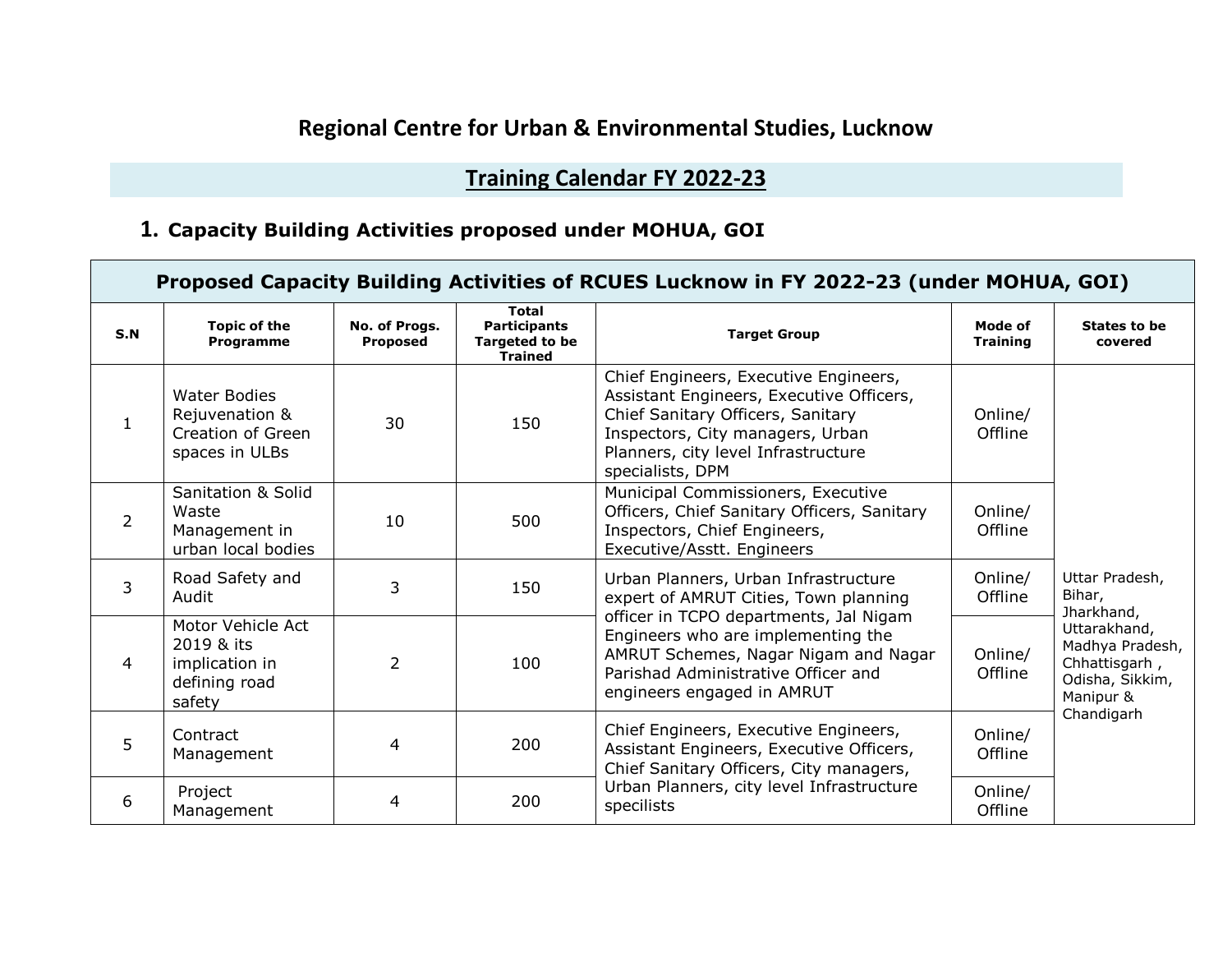| Proposed Capacity Building Activities of RCUES Lucknow in FY 2022-23 (under MOHUA, GOI) |                                                  |                                  |                                                                                |                                                                                                                                                                                                      |                            |                                |  |  |
|-----------------------------------------------------------------------------------------|--------------------------------------------------|----------------------------------|--------------------------------------------------------------------------------|------------------------------------------------------------------------------------------------------------------------------------------------------------------------------------------------------|----------------------------|--------------------------------|--|--|
| S.N                                                                                     | <b>Topic of the</b><br>Programme                 | No. of Progs.<br><b>Proposed</b> | <b>Total</b><br><b>Participants</b><br><b>Targeted to be</b><br><b>Trained</b> | <b>Target Group</b>                                                                                                                                                                                  | Mode of<br><b>Training</b> | <b>States to be</b><br>covered |  |  |
| $\overline{7}$                                                                          | Urban Tourism                                    | 3                                | 150                                                                            | Senior Officials (Municipal Commissioners.<br>Add, Deputy, Asst. Municipal<br>Commissioners, Executive Officers, Urban<br>Planners, city level Infrastructure specilists                             | Online/<br>Offline         |                                |  |  |
| 8                                                                                       | Inclusive Urban<br>Development                   | 3                                | 150                                                                            | Senior Officials (Municipal Commissioners.<br>Add, Deputy, Asst. Municipal<br>Commissioners, Smart City PMC Experts,<br>SPV Board Members, Urban Planners, city<br>level Infrastructure specialists  | Online/<br>Offline         |                                |  |  |
| 9                                                                                       | City Bus Transport<br>operation                  | $\overline{2}$                   | 100                                                                            | Urban Planners, Urban Infrastructure<br>expert of Cities, Town planning officer in<br>TCPO departments, Jal Nigam Engineers,<br>Executive Officer, Transport engineers,<br><b>Transport Planners</b> | Online/Offl<br>ine         |                                |  |  |
| 10                                                                                      | Micro credit<br>facility to urban<br>poor        | 10                               | 500                                                                            | Municipal Commissioners / Additional MCs<br>/ Deputy MC/ Assistant MCs, Executive<br>Officers / Chief Municipal Officers, State<br>Mission Managers, City Mission Managers<br>under DAY- NULM        | Online/<br>Offline         |                                |  |  |
| 11                                                                                      | Inclusive<br>housing Policy                      | 10                               | 500                                                                            | Municipal Commissioners / Additional MCs<br>/ Deputy MC/ Assistant MCs, Executive<br>Officers / Chief Municipal Officers & City<br>level Technical Cell under PMAY                                   | Online/<br>Offline         |                                |  |  |
| 12                                                                                      | Social<br>Mobilization of<br>Urban Poor          | 5                                | 250                                                                            | Municipal Commissioners / Additional MCs<br>/ Deputy MC/ Assistant MCs, Executive<br>Officers / Chief Municipal Officers, State<br>Mission Managers, City Mission Managers<br>under DAY- NULM        | Online/<br>Offline         |                                |  |  |
| 13                                                                                      | Mitigation of<br>Disasters and<br>Climate Change | 5                                | 150                                                                            | Executive Officers, Chief Municipal,<br>Officers, Specialists of Urban,<br>Infrastructure, Engineers, Planners                                                                                       | Online/<br>Offline         |                                |  |  |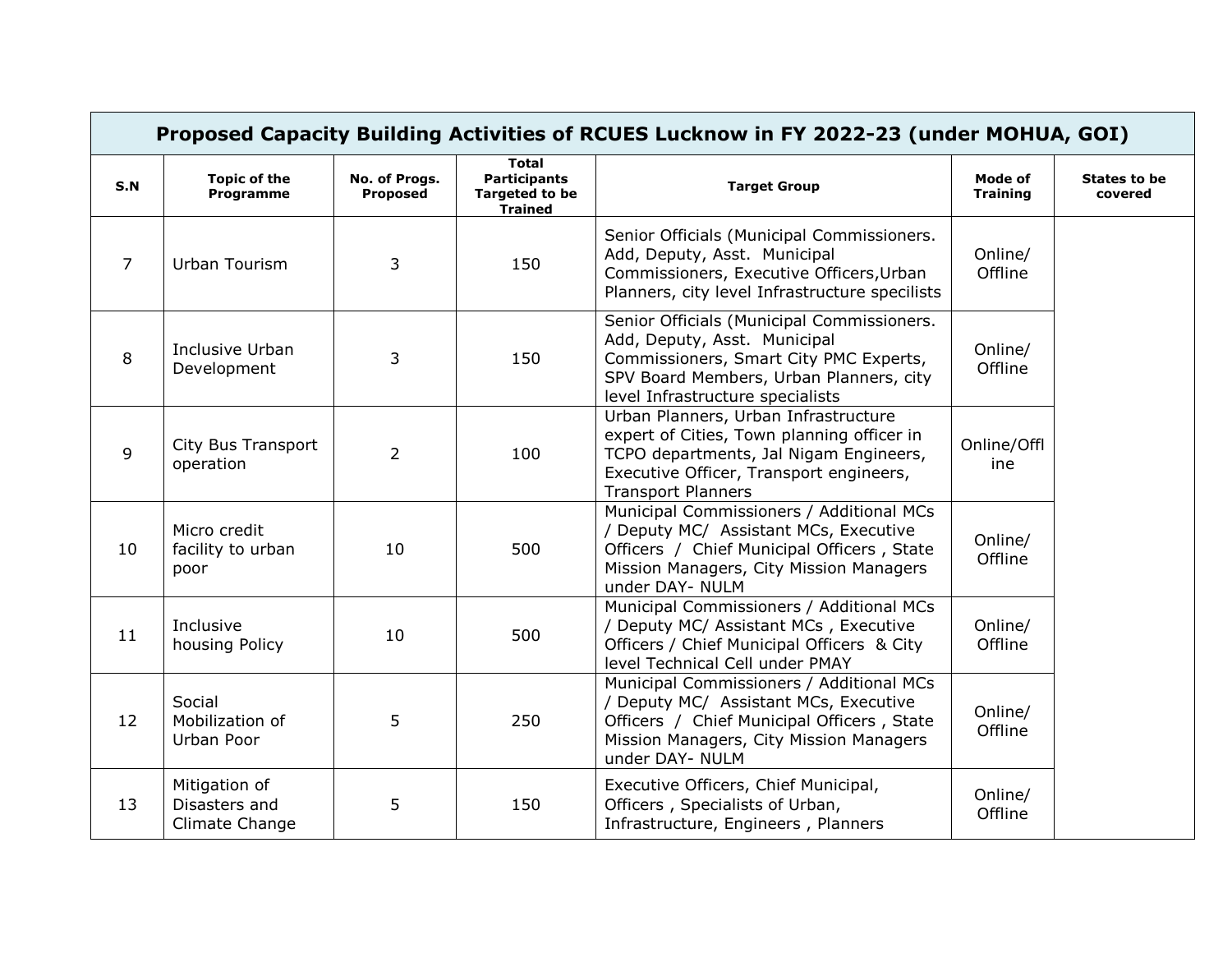|                                         | Proposed Capacity Building Activities of RCUES Lucknow in FY 2022-23 (under MOHUA, GOI) |                           |                                                                  |                                                                                                         |                            |                         |  |  |  |  |
|-----------------------------------------|-----------------------------------------------------------------------------------------|---------------------------|------------------------------------------------------------------|---------------------------------------------------------------------------------------------------------|----------------------------|-------------------------|--|--|--|--|
| S.N                                     | Topic of the<br>Programme                                                               | No. of Progs.<br>Proposed | Total<br><b>Participants</b><br><b>Targeted to be</b><br>Trained | <b>Target Group</b>                                                                                     | Mode of<br><b>Training</b> | States to be<br>covered |  |  |  |  |
| 15                                      | World Environment<br>Day                                                                |                           | 50                                                               | Executive Officers/ Chief Municipal<br>Officers, Municipal Commissioners, Urban<br>Planners, Engineers  | Online/<br>Offline         |                         |  |  |  |  |
| 16                                      | Management of<br><b>Water Resources</b>                                                 | 5                         | 150                                                              | Executive Officers/ Chief Municipal,<br>Municipal Officers, Commissioners, Urban<br>Planners, Engineers | Online/<br>Offline         |                         |  |  |  |  |
| 17                                      | Rain Water<br>Harvesting                                                                | 5                         | 150                                                              | Executive Officers/ Chief Municipal,<br>Municipal Officers, Commissioners, Urban<br>Planners, Engineers | Online/<br>Offline         |                         |  |  |  |  |
| <b>Proposed Progs. in FY</b><br>2022-23 |                                                                                         | 102                       | 3450                                                             |                                                                                                         |                            |                         |  |  |  |  |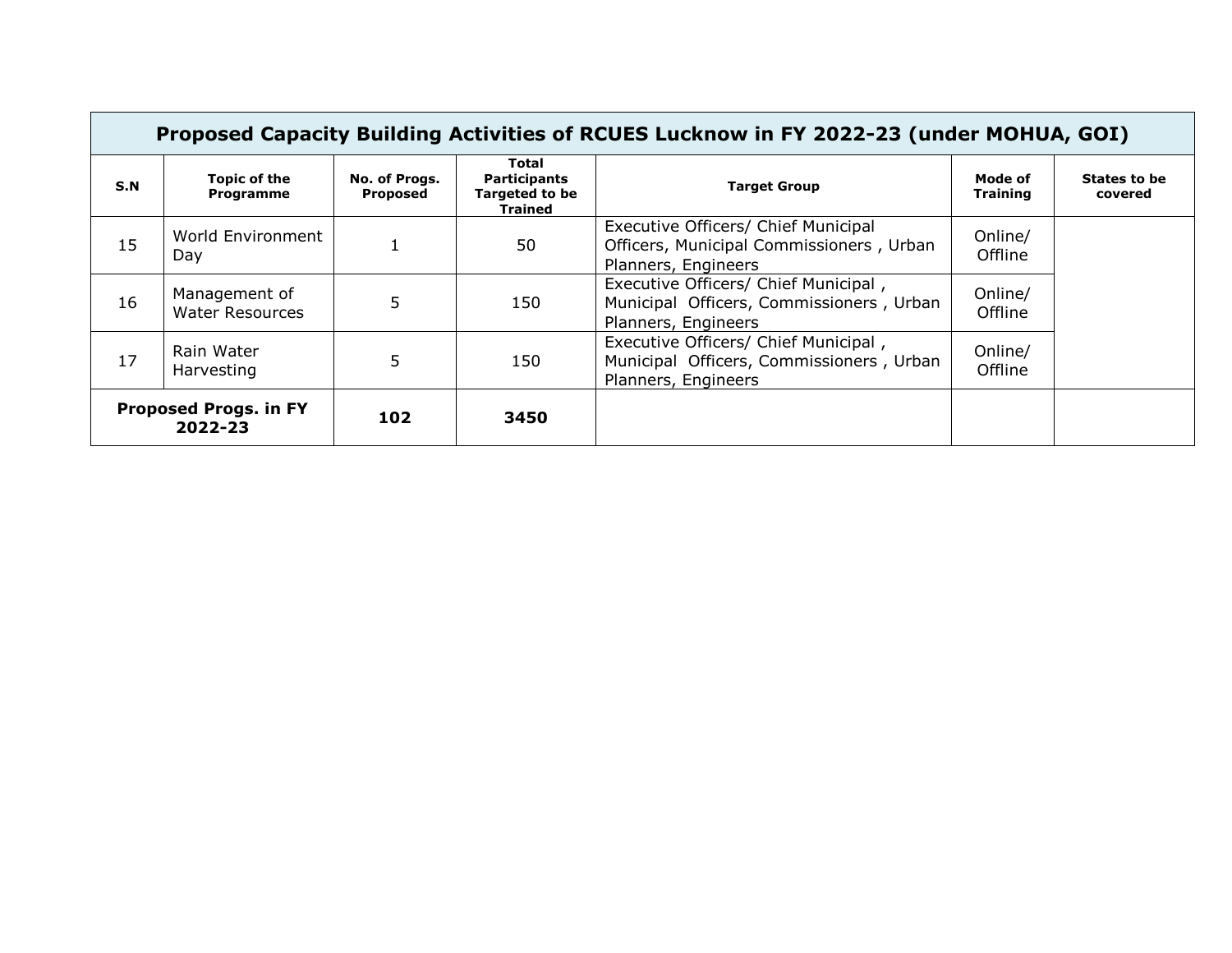| Specilized Collaborative Training Programmes Proposed in FY 2022-23   |                                                                                                                                                                                                                                    |                           |                                                                      |                                                                                                                                                                                                                         |                            |                                                                                                                                                                                                                                   |                              |  |  |
|-----------------------------------------------------------------------|------------------------------------------------------------------------------------------------------------------------------------------------------------------------------------------------------------------------------------|---------------------------|----------------------------------------------------------------------|-------------------------------------------------------------------------------------------------------------------------------------------------------------------------------------------------------------------------|----------------------------|-----------------------------------------------------------------------------------------------------------------------------------------------------------------------------------------------------------------------------------|------------------------------|--|--|
| S.N                                                                   | <b>Topic of the</b><br><b>Programme</b>                                                                                                                                                                                            | No. of Progs.<br>Proposed | <b>Total Participants</b><br><b>Targeted to be</b><br><b>Trained</b> | <b>Target Group</b>                                                                                                                                                                                                     | Mode of<br><b>Training</b> | <b>States to be covered</b>                                                                                                                                                                                                       | In<br>collaborati<br>on with |  |  |
| $\mathbf{1}$                                                          | Integrated<br>Waste Water<br>and Septage<br>Management<br>(IWSM)                                                                                                                                                                   | 20                        | 1000                                                                 | Chief Engineers, Executive<br>Engineers, Assistant<br>Engineers, Executive<br>Officers, Chief Sanitary<br>Officers, Sanitary<br>Inspectors, City managers,<br>Urban Planners, city level<br>Infrastructure specialists, | Online                     | Uttar Pradesh, Madhya<br>Pradesh, Chhattisgarh,<br>Bihar, Jharkhand,<br>Haryana, Jammu Kashmir,<br>Odisha, Himachal Pradesh,<br>Rajasthan, Gujarat,<br>Chandigarh, Uttarakhand,<br>Manipur, Mizoram,<br>Nagaland, Tripura, Sikkim | <b>NIUA</b>                  |  |  |
| 2                                                                     |                                                                                                                                                                                                                                    | 10                        | 300                                                                  | <b>DPM</b>                                                                                                                                                                                                              | Offline                    | Uttar Pradesh, Madhya<br>Pradesh, Chhattisgarh,<br>Bihar, Jharkhand                                                                                                                                                               | <b>NIUA</b>                  |  |  |
| 3                                                                     | <b>SBM 2.0</b><br>Orientation<br>Programme                                                                                                                                                                                         | 10                        | 300                                                                  | Municipal Commissioners,<br>Executive Officers, Chief<br>Sanitary Officers, Sanitary<br>Inspectors, Chief Engineers,<br>Executive/Asstt. Engineers                                                                      | Online                     | Uttar Pradesh, Bihar,<br>Jharkhand, Chhattisgarh,<br>Madhya Pradesh                                                                                                                                                               | WASH<br>Institute            |  |  |
| 4                                                                     | Developing<br>Municipal Commissioners /<br>Infant, Toddler<br>Additional MCs / Deputy<br>5<br>and Caregiver-<br>125<br>MC/ Assistant MCs,<br>Executive Officers / Chief<br>Friendly<br>Neighbourhoods<br><b>Municipal Officers</b> |                           | Online                                                               | Uttar Pradesh                                                                                                                                                                                                           | <b>NIUA</b>                |                                                                                                                                                                                                                                   |                              |  |  |
| <b>Collaborative Progs.</b><br><b>Proposed in</b><br>45<br>FY 2022-23 |                                                                                                                                                                                                                                    |                           | 1725                                                                 |                                                                                                                                                                                                                         |                            |                                                                                                                                                                                                                                   |                              |  |  |

## **2. Specialized Collaborative Training Programmes Proposed in FY 2022-23**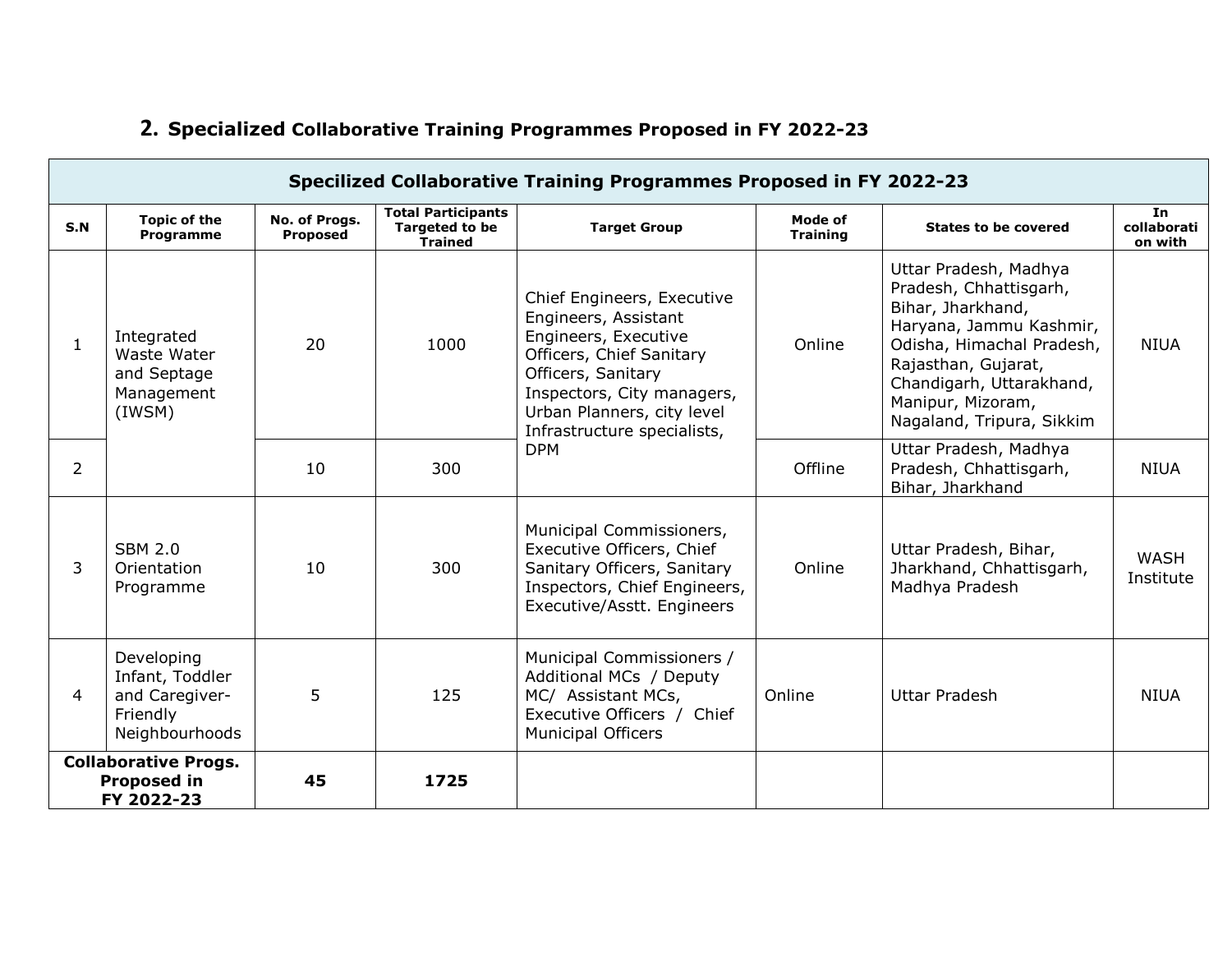#### **3. Proposed Capacity Building Activities in FY 2022-23 (Subject to Approval from concerned Ministry/Department)**

| Proposed Capacity Building Activities in FY 2022-23<br>(Subject to Approval from concerned Ministry/Department) |                            |                                                                                                                     |                           |                                                                                |                                                                                                                                                          |                            |                         |                                      |
|-----------------------------------------------------------------------------------------------------------------|----------------------------|---------------------------------------------------------------------------------------------------------------------|---------------------------|--------------------------------------------------------------------------------|----------------------------------------------------------------------------------------------------------------------------------------------------------|----------------------------|-------------------------|--------------------------------------|
| S.N                                                                                                             | Scheme/<br><b>Ministry</b> | <b>Topic of the</b><br>Programme                                                                                    | No. of Progs.<br>Proposed | <b>Total</b><br><b>Participants</b><br><b>Targeted to be</b><br><b>Trained</b> | <b>Target Group</b>                                                                                                                                      | Mode of<br><b>Training</b> | States to be<br>covered | Subject to<br>approval<br>from       |
| $\mathbf 1$                                                                                                     |                            | <b>Orientation Training</b>                                                                                         | 62                        | 1860                                                                           | Elected<br>Representatives &<br><b>Municipal Officials</b>                                                                                               | Online                     | Uttar Pradesh           | UDD,<br>Govt. of<br>Uttar<br>Pradesh |
| 2                                                                                                               | AMRUT 2.0                  | On AMRUT 2.0<br>Guidelines                                                                                          | 38                        | 1900                                                                           |                                                                                                                                                          | Offline                    | <b>Uttar Pradesh</b>    |                                      |
| 3                                                                                                               |                            | Swachh Bharat<br>mission (SBM) -<br>Need Importance &<br>Provisions.<br>(Sanitation & Solid<br>Waste<br>Management) | 112                       | 3360                                                                           | Elected<br>Representatives of<br>MC's and Class!<br>Towns                                                                                                | Offline                    | Uttar Pradesh           | UDD,<br>Govt. of<br>Uttar<br>Pradesh |
| 4                                                                                                               | <b>SBM 2.0</b>             | <b>Public Private</b><br>Partnership For<br>Infrastructure<br>Development &<br>Asset Management<br>under SBM        | 10                        | 300                                                                            | Commissioner,<br>Executive Officers,<br><b>Chief Sanitary</b><br>Officers, Sanitary<br>Inspectors, Chief<br>Engineers,<br>Executive/Asstt.<br>Engineers, | Offline                    | Uttar Pradesh           | UDD,<br>Govt. of<br>Uttar<br>Pradesh |
| 5                                                                                                               |                            | <b>Used Water</b><br>Management under<br><b>SBM 2.20</b>                                                            | 11                        | 330                                                                            | Commissioners,<br>Executive Officers,<br>Chief Sanitary<br>Officers, Sanitary<br>Inspectors, Chief<br>Engineers,<br>Executive/Asstt.<br>Engineers        | Offline                    | Uttar Pradesh           | UDD,<br>Govt. of<br>Uttar<br>Pradesh |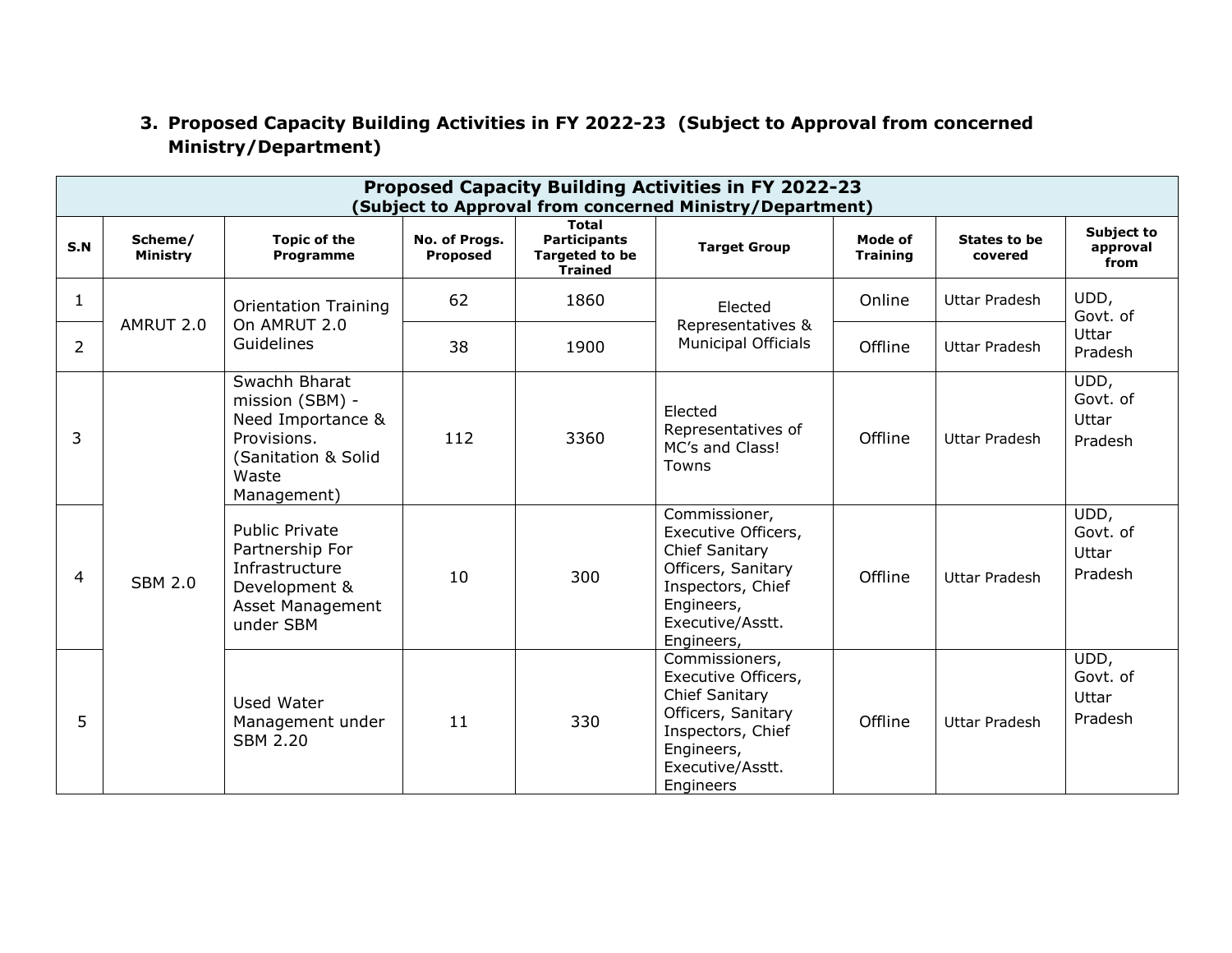| <b>Proposed Capacity Building Activities in FY 2022-23</b><br>(Subject to Approval from concerned Ministry/Department) |                       |                                                          |                                  |                                                                                  |                                                                                                                                                                                                                                                                                                                            |                                                                                                                                                    |                                              |                                |
|------------------------------------------------------------------------------------------------------------------------|-----------------------|----------------------------------------------------------|----------------------------------|----------------------------------------------------------------------------------|----------------------------------------------------------------------------------------------------------------------------------------------------------------------------------------------------------------------------------------------------------------------------------------------------------------------------|----------------------------------------------------------------------------------------------------------------------------------------------------|----------------------------------------------|--------------------------------|
| S.N                                                                                                                    | Scheme/<br>Ministry   | <b>Topic of the</b><br>Programme                         | No. of Progs.<br><b>Proposed</b> | <b>Total</b><br><b>Participants</b><br>Targeted to be<br><b>Trained</b>          | <b>Target Group</b>                                                                                                                                                                                                                                                                                                        | Mode of<br><b>Training</b>                                                                                                                         | States to be<br>covered                      | Subject to<br>approval<br>from |
| 6                                                                                                                      | Jal Jeevan<br>Mission | Training programme<br>for Level-2 officials<br>under JJM | 29                               | 1450                                                                             | Superintended<br>Engineers, Executive<br>Engineers, Sub<br>Divisional Officer,<br>Project managers,<br>Engineers, District<br>Coordinators, CB&T<br>Coordinators, GIS<br>Experts, Technical<br>Officers of ISA<br>dealing with water<br>Supply under JJM<br><b>Community Level</b><br>Representatives and<br>Organizations | Online                                                                                                                                             | Uttar Pradesh,<br>Bihar,<br>Jharkhand        | 11M                            |
| 7                                                                                                                      |                       | Training programme<br>for Level-2 officials<br>under JJM | 6                                | 180                                                                              |                                                                                                                                                                                                                                                                                                                            | Offline                                                                                                                                            | Uttar Pradesh,<br>Bihar,<br><b>Jharkhand</b> | <b>JJM</b>                     |
| 8                                                                                                                      |                       | Capacity building of<br>Community under<br>$JJM, L-3$    | 36                               | 1800                                                                             |                                                                                                                                                                                                                                                                                                                            | Offline                                                                                                                                            | Uttar Pradesh                                | <b>JJM</b>                     |
| Inclusive Urban<br><b>WDC</b><br>q<br>Planning and<br>Gender Budgeting                                                 |                       | 5                                                        | 150                              | Executive Officers/<br>Chief Municipal<br>Officers, Urban<br>Planners, Engineers | Online/<br>Offline                                                                                                                                                                                                                                                                                                         | Uttar Pradesh,<br>Bihar,<br><b>Jharakhand</b><br>Uttarakhand,<br>Madhya<br>Pradesh,<br>Chhattisgarh,<br>Odisha, Sikkim,<br>Manipur &<br>Chandigarh | <b>WCD</b>                                   |                                |
| Programmes proposed subject to<br>approval                                                                             |                       |                                                          | 309                              | 11330                                                                            |                                                                                                                                                                                                                                                                                                                            |                                                                                                                                                    |                                              |                                |